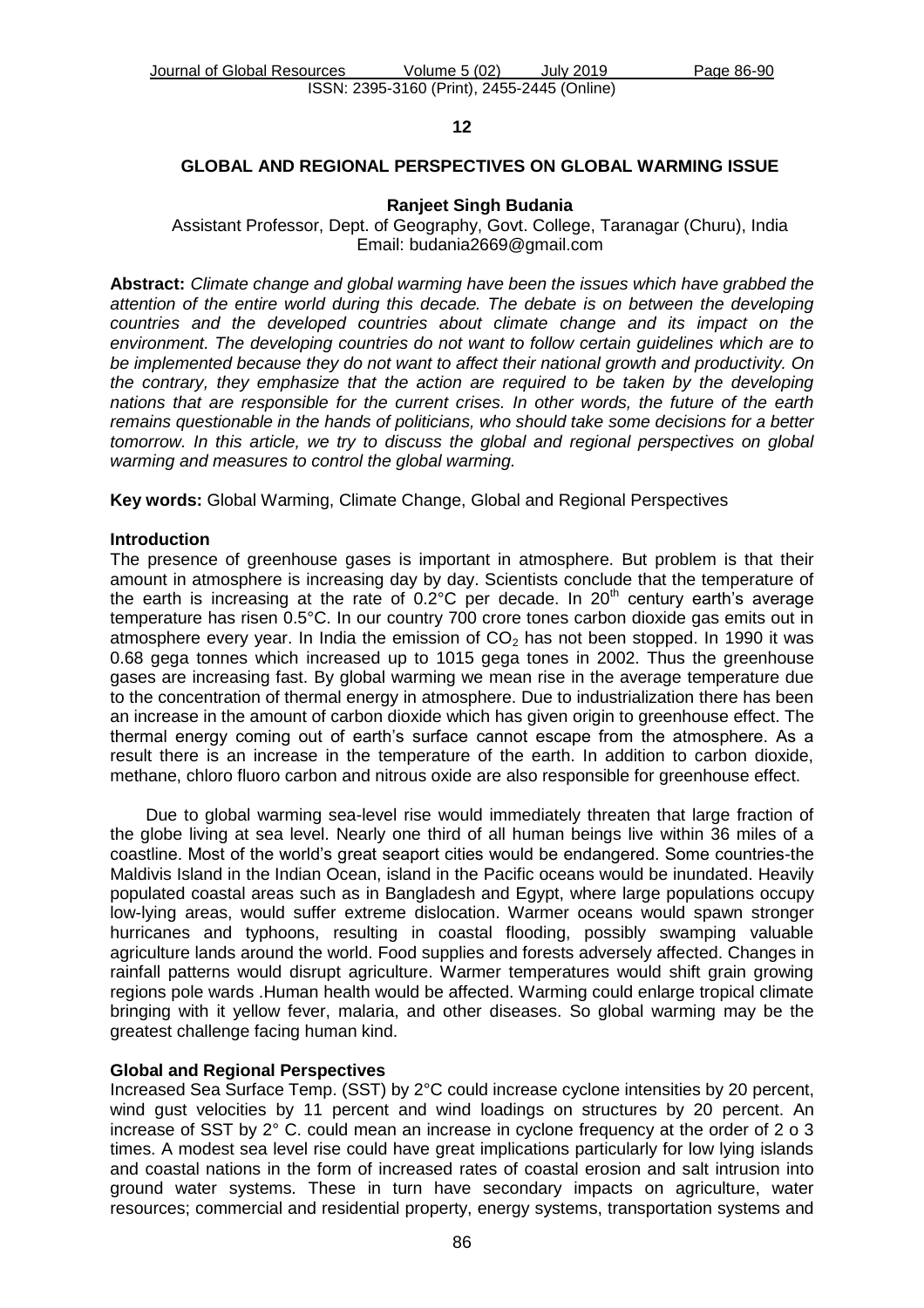so on. One meter rise of sea level would require expenditures of between US\$ 10 and US\$100 billion to maintain threatened beaches and coastal areas on the eastern coast of the USA. In Netherlands existing dikes and other protection against storm surges will have to be reinforced at a cost of US\$3 to 8 billion, respectively for a 70 to 200 cm sea level rise. In Bangladesh the combination of sea level rise and a subsidence of the river system could flood the delta region and threaten anywhere between 8 to 24 million people. A rise in sea level of 0.5cm would also severely affect small oceanic Islands, Particularly the low reef islands and atolls of the Caribbean and Pacific Ocean. Many regions, particularly the most overpopulated ones, could suffer from severe drought, famine and shortages of essential raw materials. The net global impact may be drastic lowering of standards of living, physical wellbeing and even substantial loss of life. The rapid change in temp, probably have the more severe impact on forest ecosystems and on irrigated agriculture in the semi- arid areas of the mid-latitudes (e.g. The American Midwest) Which will suffer from higher temperature and increased drought in summer. The sea level has probably already risen 7-17cm during the  $20<sup>th</sup>$  Century. On the basis of the observed changes it is assumed that the predicted global warming of 1.5°C to 3.1°C would lead to a sea level rise of 20-165cm, the results would be erosion of beaches and coasts and land use changes particularly in coastal and river regions. Wetland loss, increased frequency and severity of flooding, damage to port facilities are some of the important effects. In an extremely pessimistic scenario, a temp, rise of 20 to 40^'C due to an increase in atmospheric C02 to 600PPM or more would cause the polar ice caps to melt sufficiently to raise the sea level of the major oceans by 5 meter or more.

Due to global warming many species may not successfully adapt to changing habitats or migrate to new ones. Some may become extinct, whereas others may survive only in reduced numbers and range. Effects of global warming on individual species will be greatest on plants, which are directly affected by temperature and rainfall because individual plants like animals cannot move from one place to another as climate and habitats change. According to Margaret Davis of the University of Minnesota the four species of beech, birch, hemlock and sugar maple trees would have to shift approximately 500kms north to remain in a suitable climate and habitat. Davis says beech forests would disappear from the southern United States due to global warming; similarly Davis Predicts sugar maple tree now growing from the great lake region of southern Canada to Tennessee, would migrate north along both sides of Hudson Bay. According to Daniel Botkin of California University shifting forest ranges would also affect animals such as Kirtland's warbler, a critically endangered bird that breeds only on the sandy soils of Michigan's Jack Pine forests. If the pine retreats north into Canada, the warbler will also follow.

According to Dennis Murphy of Stand ford University (USA) if the earth warms by 3°C the Western United Stated will lose 44 percent of the normal species, 23 percent of the butterfly species and a somewhat smaller percentage of the bird species that reside there. According to Vera Alexander, director of the University of Alaska's Institute for Man rise sciences in Fairbanks notes the direct relationship between Primary nutrients, food production and the viability of many fish and marine mammals in Arctic Waters. According to Alexander if global warming melts the Polar sea ice, the number of microscopic organisms would be reduced, and the marine animals they support would probably suffer as well. Less sea ice would also affect seals which breed on the ice and polar bears which hunt and travel on the ice. According to Daniel Rubenstein a Princeton university biologist, argues that a hotter, drier Africa will force elephants to search further for food. Warmer conditions at high latitudes could lead to reduction in the area extent of boreal forests and to a pole ward shift in their boundaries. High rate of warming of 0.8°C to 1°C per decade will have major impacts on the mid latitude temperature forests in the Northern Hemisphere and a large scale forest dieback between 2000 and 2050 is expected. Changes in climatic conditions would destabilize the unique climate and nutrient cycling systems of tropical forests. Due to global warming the increased severity and frequency of drought such as experienced during 1986-87 and 1987- 88 will pose the largest threat to Canadian agriculture. Due to Global warming in the Arctic, the tree line is expected to move slowly north ward at the rate of approximately 100 kms per 1°C of warming. Drier climates in Southern Canada could also affect tree growth and significantly increase the risk of forest.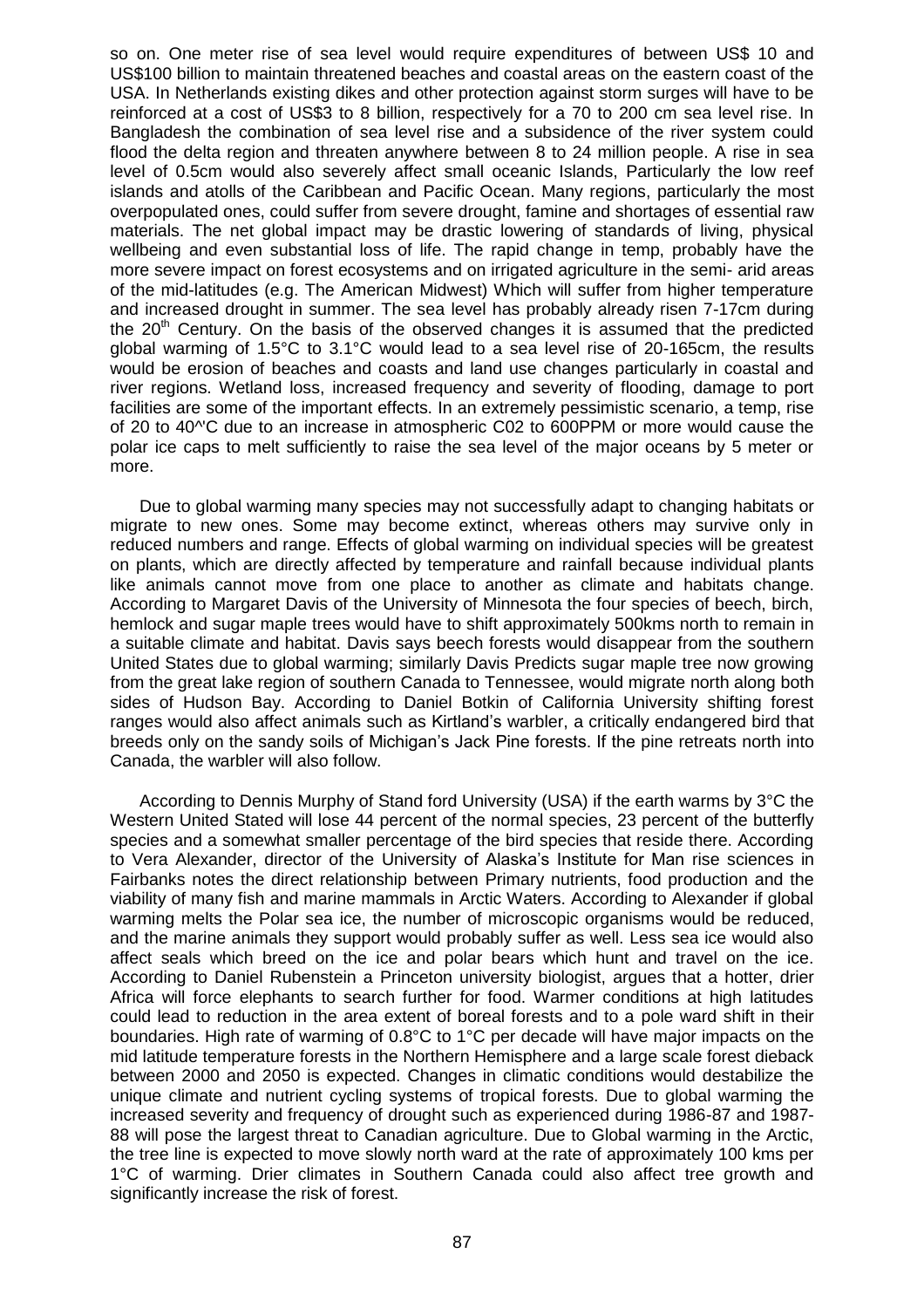The most likely impact of any global warming in the near future will be on world rainfall distribution. As rainfall pattern change, climate zones will shift and the Earth's Principal areas of agricultural cultivation and vegetation cover will be displaced. Bryson estimated that 0.1°C rises in global mean temp between 1957 and 1970 due to increased  $CO<sub>2</sub>$  should have led to a decrease of 86mm of precipitation annually in the Sahel region of West Africa. According to Glantz and Ansubel if  $CO<sub>2</sub>$  accumulated increased the frequency, duration and severity of droughts in the Great Plains of the USA. More rapid depletion of the Groundwater contained in the Ogallala aquifer an underground geological formation of water bearing porous rock would Depletion of these groundwater reserves could have serious consequences for agriculture. According to US National Academy of sciences, a sudden warming of 2° C. with no change in precipitation might -reduce yields by 3 to 17 percent. According to FAO (Food & Agricultural Organization) of the United Nation's all 65 low income food deficit countries are potentially vulnerable to climate instability. Due to global warming slow and widespread melting of the permafrost will create an unstable foundation for roads, buildings, pipelines and other structures. In addition, melting of the Permafrost is likely to release significant amounts or  $CO<sub>2</sub>$  and methane to the atmosphere. Due to global warming icebergs could increase as much as 300 percent, posing a major threat to offshore activities in the eastern arctic and Labrador. The global warming would mean less ice cover on navigable waters and this could substantially benefit shipping and the offshore resource industry in arctic and coastal waters.

# **Measures to control the problem of Global Warming**

According to EPA the most effective short term action would be to limit CFCs production, acceleration the replacement of old machinery with new energy efficient technology, reverse the destruction of the forests and encourage tree planting. In sum the purpose of such an analysis should be to determine whether it is worth investing today in a number of important adaptive and preventive measures for controlling a global warming and limiting the impacts of its effects.

# **Adaptive Measures**

- The provision of additional financial assistance to developing countries especially in semi-arid and flood prone regions.
- The allocation of development funds to third world countries in order to expand food production and to develop a sustainable agriculture.
- A greater international effort to halt the trend of accelerating global desertification.
- A commitment of curbing the rapid growth of population.

These adaptive measures would to some extent lesson the more severe impacts of the economic and environmental disruptions accompanying any global greenhouse effect.

# **Preventive Measures**

- Use of non-conventional energy resources.
- To reduce the emissions of gases from other anthropogenic sources.<br>• Increasing pollution control and developing technological processes to
- Increasing pollution control and developing technological processes to scrub, recover and recycle the carbon and other trace residuals emitted when fossil fuels are burned.
- Halting unnecessary tropical deforestation through alternative development strategies and incentives.
- Increasing the rate of replanting in deforested areas, encouraging afforestation and improving forest management.

Effective implementation of these preventive measures will eventually require their acceptance by developing countries, whose consumption of fossil fuels is continuously increasing. Those countries cannot be expected to invest in such measures without assistance from developed countries either in the form of specific investment flows or making emission reduction technology available. Finally with such a potentially vital future problem, there is a mandatory call for further research.

# **Conclusion**

Global Warming have causes many problem for human but we human who make global warming happens. Many people have died because of disease or disaster. It also affects the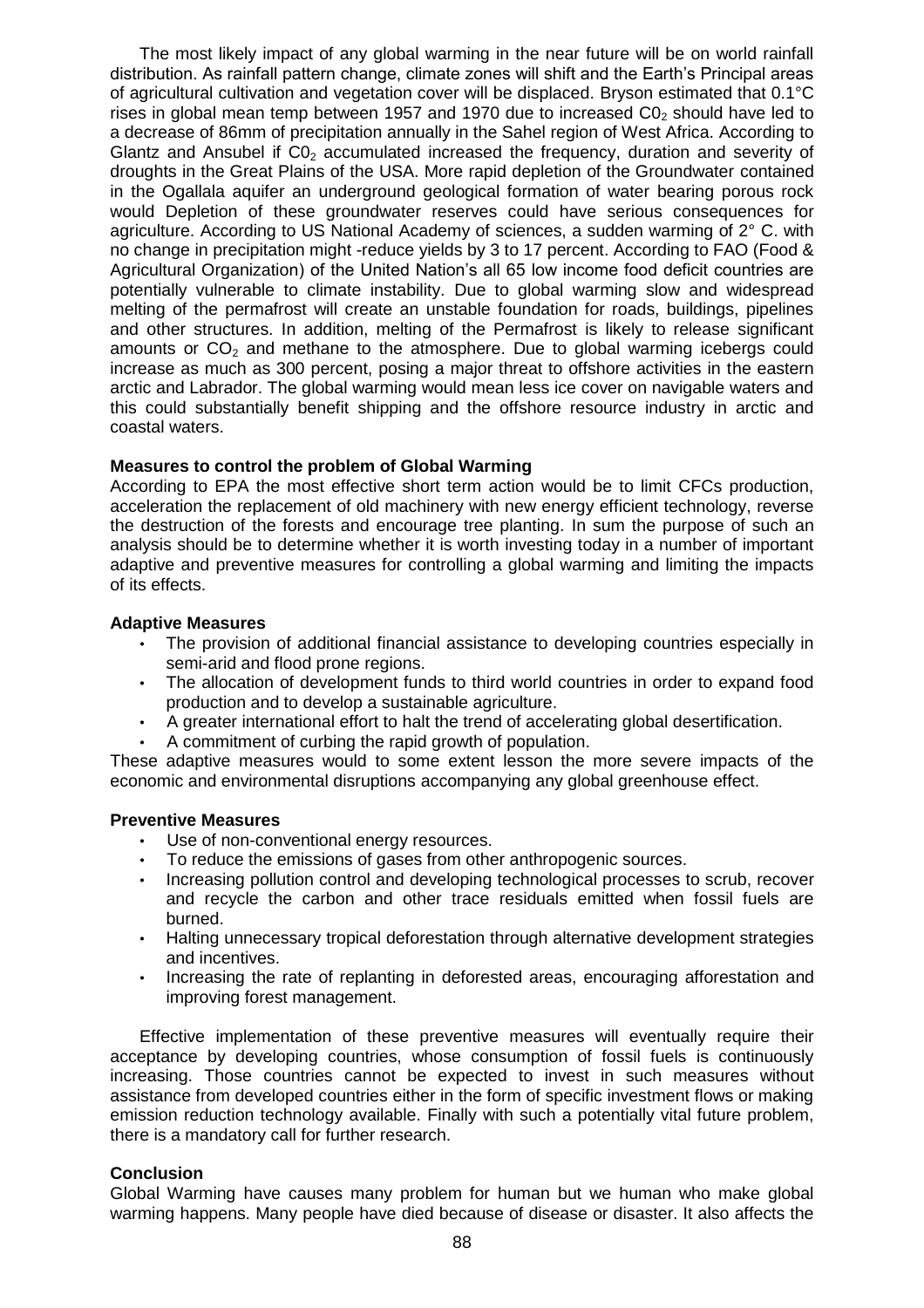economics of the country. However, we need to be reduce the global warming by using less gasoline, recycle and human should help to reduce global warming instead of making the earth temperature increased. Our generation should start taking care of the earth because in the next generation they will suffer if we do not do reduce global warming. Therefore, global warming is a serious issue now. Climate change due to global warming is occurring and will continue to have consequences long into the future. Therefore, this issue is more about existing responses, research and the future plans and responsibilities each country has in respect of this phenomenon. It is clear that climate change has more impact on developing countries compared to the developed countries. The impact can be seen from the environmental damages due to climate change that is more significant in developing countries than that in developed and development countries. The developing countries have insufficient funding to apply programs and actions dealing with climate change impact in its regions. Developing countries tend to be fragile and vulnerable in term of climate change impacts and related natural disasters such as drought and storms due to their geographical conditions compare to developed countries. The developed countries consume more global energy and contribute more to global emission than developing countries that cause global inequity in energy consumption in the world and the developing countries contribute in reducing the global carbon emission. Finally, the impact of climate change and global warming in developing countries absolutely outweighs that of developed countries and this situation has led to global inequity regarding the urgency to give the same attention in climate change action across the world as emphasized in the Kyoto protocol, Copenhagen, and so on. Therefore, developed countries must support developing countries in all solutions related to climate change impact. For instance, by granting funds, providing technology, and assisting through educational development and research in collaboration with scientists between both countries. In some extents, the developed countries can help the community in developing countries dealing with climate change through environmental education programs not only by granting financial support to build schools but also approaching the developing countries to initiate and make education curriculum for environmental education like climate change awareness. These curricula could be taught from primary schools to senior high schools. The developed countries can award scholarships to the young generation of developing countries to study on climate change science in developed countries.

# **References**

- 1. Adger, W. N., (2006) Vulnerability, Global Environmental Change 16 (3), 268-281
- 2. Anthes, R.A., Corell, R.W., Holland, G., Hurrell, J.W., MacCracken, M.C., & Trenberth, K. (2010, February 12). [Hurricanes and Global Warming—Potential Linkages and](http://dx.doi.org/doi:10.1175/BAMS-87-5-617)  [Consequences.](http://dx.doi.org/doi:10.1175/BAMS-87-5-617) *Bulletin of the American Meteorological Society,* 87: 623-628. Accessed April 15, 2010.
- 3. Balachandran, N., Rind, D., Lonergan, P., & Shindell, D. (1999) [Effects of solar cycle](http://dx.doi.org/10.1029/1999JD900924)  [variability on the lower stratosphere and the troposphere.](http://dx.doi.org/10.1029/1999JD900924) *Journal of Geophysical Research,* 104(D22), 27, 321-327, 339.
- 4. Bender, M. A., Knutson, T. R., Tuleya, R. E., Sirutis, J. J., Vecchi, G. A., Garner, S. T., and Held, I. M. (2010) Modelled [Impact of Anthropogenic Warming on the Frequency of](http://dx.doi.org/doi:10.1126/science.1180568)  [Intense Atlantic Hurricanes.](http://dx.doi.org/doi:10.1126/science.1180568) *Science,* 327(5964), 454-458.
- 5. Bonan, G. B. (2008) [Forests and Climate Change: Forcings, Feedbacks, and the](http://dx.doi.org/doi:10.1126/science.1155121)  [Climate Benefits of Forests.](http://dx.doi.org/doi:10.1126/science.1155121) *Science,* 320(5882), 1444-1449.
- 6. Clement, A.C., Burgman, R., Norris, J.R. (2009) [Observational and model evidence for](http://dx.doi.org/doi:10.1126/science.1171255)  [positive low-level cloud feedback.](http://dx.doi.org/doi:10.1126/science.1171255) *Science,* 325 (5939), 460-464.
- 7. Dessler, A., Zhang, Z., Yang, P. (2008) [Water-vapor climate feedback inferred from](http://dx.doi.org/doi:10.1029/2008GL035333)  [climate fluctuations, 2003-2008.](http://dx.doi.org/doi:10.1029/2008GL035333) *Geophysical Research Letters,* 35, L20704.
- 8. Diwan, M.L. Jnanada (2010) Global and Regional Perspectives on Global warming, Parkashan, , New Delhi
- 9. Foucal, P., Frölich, C., Spruit, H., and Wigley, T. (2006) [Variations in solar luminosity and](http://dx.doi.org/doi:10.1038/nature05072)  [their effect on the Earth's climate.](http://dx.doi.org/doi:10.1038/nature05072) *Nature,* 443, 161-166.
- 10. Hansen, J., Sato, M., Ruedy, R., Kharecha, P., Lacis, A., Miller, R., Nazarenko, L., et al. (2007) [Climate simulations for 1880–2003 with GISS model E.](http://dx.doi.org/10.1007/s00382-007-0255-8) *Climate Dynamics,* 29(7), 661-696.
- 11. Intergovernmental Panel on Climate Change. (2007) [Climate Change 2007: Climate](http://www.ipcc.ch/publications_and_data/ar4/wg2/en/contents.html)  [Change Impacts, Adaptation and Vulnerability Summary for Policymakers.](http://www.ipcc.ch/publications_and_data/ar4/wg2/en/contents.html) A Report of